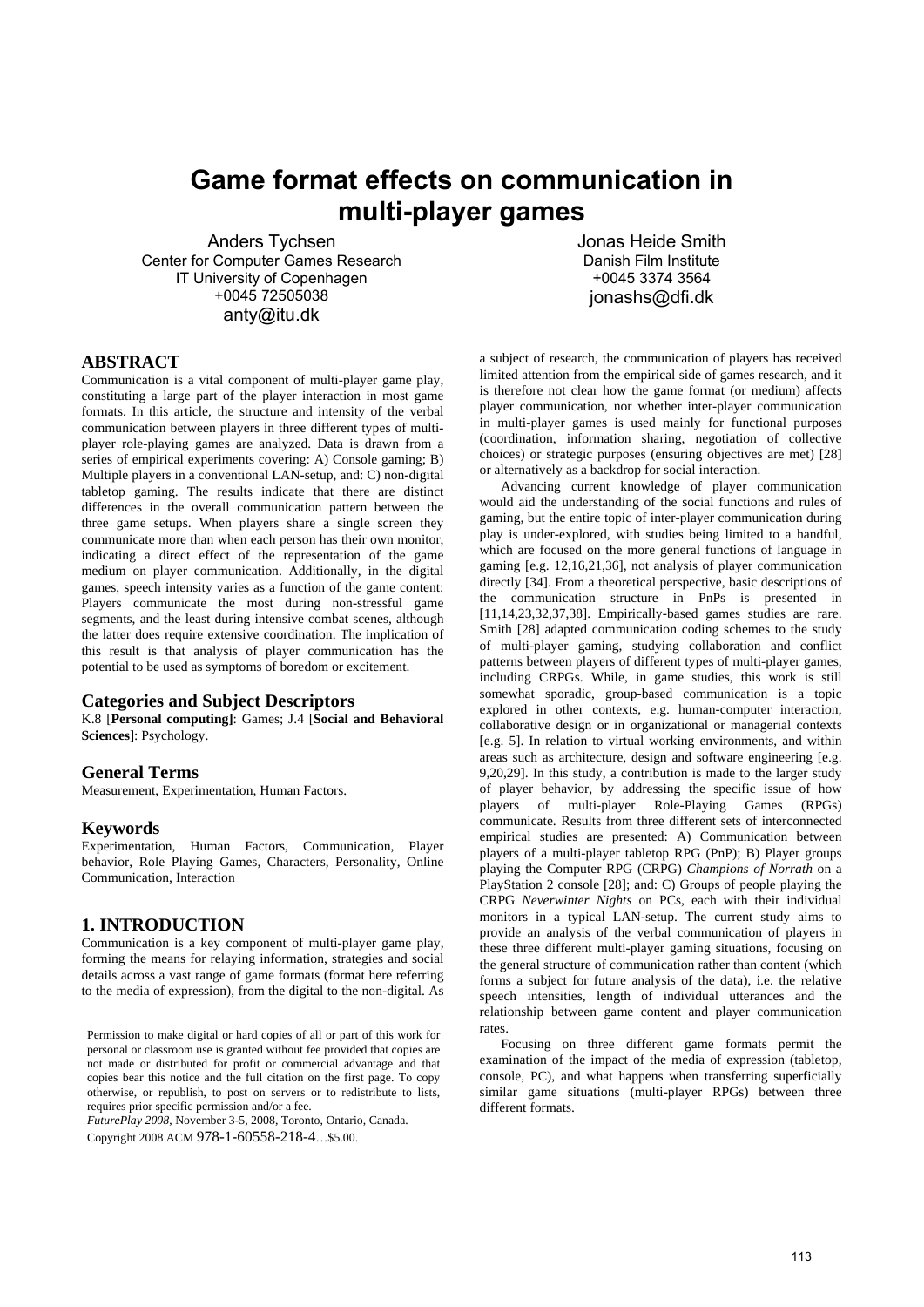|                                         | PnP      | <b>CRPG</b>                                                    | <b>LARP</b>                                                   | <b>MMORPG</b>        |  |
|-----------------------------------------|----------|----------------------------------------------------------------|---------------------------------------------------------------|----------------------|--|
| <b>Platform</b>                         | Imagined | Virtual                                                        | Physical                                                      |                      |  |
| GM/player ratio                         | High     | High                                                           | High-Low                                                      | Low                  |  |
| <b>Communication lines</b><br>available | A11      | Texted chat, live speech,<br>limited emotions/body<br>language | All, limited by sight range<br>or communications<br>equipment |                      |  |
| <b>Character action</b><br>descriptions | Verbal   | Verbal and/or visual                                           | Visual                                                        | Verbal and/or visual |  |

**Table 1:** Key differences of RPG formats impacting on player communication. Note that Multi-player CRPGs can either be played with the participants geographically separated or positioned in the same space, using separate monitors or sharing one. The GM/player ratio is a measure for the proportion of players per game master or game manager, which is an important driver in RPG design.

# **2. MEDIAL DIFFERENCES**

Role-Playing Games (RPGs) are a rare example of a game form that has spread across a variety of formats (including technology bases, or medias of expression) [King& Borland, 2003; Lindley and Eladhari 2005; Tychsen et al. 2007], providing an ideal opportunity to investigate the effect of porting games between media formats. It is necessary to understand how these games operate in terms of communication frameworks, in order to explain results of analyses of player communication, and therefore a brief introduction to these games is provided here.

There are numerous useful resources detailing the design and processes of RPGs across formats, [2,10], as well as a steadily increasing number of scholarly publications [e.g. 3,8,17,19,22,25,31]. Additionally, the players of the Live Action RPG (LARP) community and the tabletop RPG community has produced a number of useful publications that provide design- and practical knowledge about how these games operate [e.g. 4,6,11,14,24]. These publications form the bulk of the literature available in studying LARPs and PnPs.

The various forms of RPGs share a number of key features (e.g. rules systems and themes); however, the experience of playing an RPG involving more than one player – be it tabletopbased, digital multi-player or a digital massively-multiple online RPG (i.e. a MMORPG), varies between these formats [26,34]. This difference is linked to the variations in the number of players involved, the situational setup (tabletop, shared screen, individual screens, played on mobile phones/PDAs etc.) and importantly to the way that the fictional game world is represented. Tabletop RPGs (PnPs) rely on a shared, imagined representation, while CRPGs and MMORPGs feature a virtual world. In comparison, LARPs utilize the real world as a backdrop for the gaming activity (Table 1). These medial (format) differences affect the lines of communication open to the players, and therefore presumably the communication structure.

It is important to note that verbal communication would appear to serve different functions in digital, non-digital and physical RPGs: In tabletop RPGs, verbal communication is used to ensure a consistent view of the state of the shared, imagined game world and the actions of the player-controlled characters within it [6,14,37,38]. In order to make their characters perform acts within the fictional world, players have to communicate these to the other participants, and have the act be approved by them

and in particular the Game Master (GM). In terms of speech act theory [1,27], the players of tabletop RPGs are performing a series of illocutionary acts (acts performed through speech) subject to the approval of the GM. To be exact, they are illocutionary acts by proxy since the player character performs them; however this distinction is irrelevant in the current context. The GM is a specific type of participant, who typically but not consistently has the control of the fictional environment and is responsible for providing feedback to the players as to the actions of their characters. The GM is also tasked with maintaining the flow of the game storyline and ensures that everyone is entertained. In contrast to the shared, imagined worlds of PnPs, the computer-created fictional worlds of CRPGs (including MMORPGs) means that software has taken over a part of the communicative tasks of tabletop RPGs: That of maintaining and updating a shared understanding of the world. However, CRPGs also restrict player communication channels, for example in terms of using body language directly in front of each other. When playing CRPGs, players are turned towards a screen, not each other as in a conventional PnP. Even when playing a console game, the attention of players can be assumed to be more directed towards the screen than the other players, as the game action takes place on the screen. The introduction of game software also means that players do not need to be aware of the rules to the same extent as in tabletop RPGs, even if this does not impact on the ability of player to ask questions about the rules, berate them or otherwise communicate about the game rules. In comparison, LARPs form a hybrid between the digital and other non-digital RPGs. Players enjoy the character-based narrative freedom of PnPs, but using the real world as a backdrop severely limits the actions players can perform. On a final note, it is possible in some CRPGs, e.g. *Neverwinter Nights*, for players to move their avatars outside the segment of the virtual world visible to the other players. This is not possible when multiple players are interacting via the same monitor, as is the case with console games such as *Champions of Norrath*. In the former case, the players remain in contact, either verbally or via texting; however they may lose visual sight of each other's avatars. This situation is different from the PnP situation where the players are generally aware of the actions of the other players.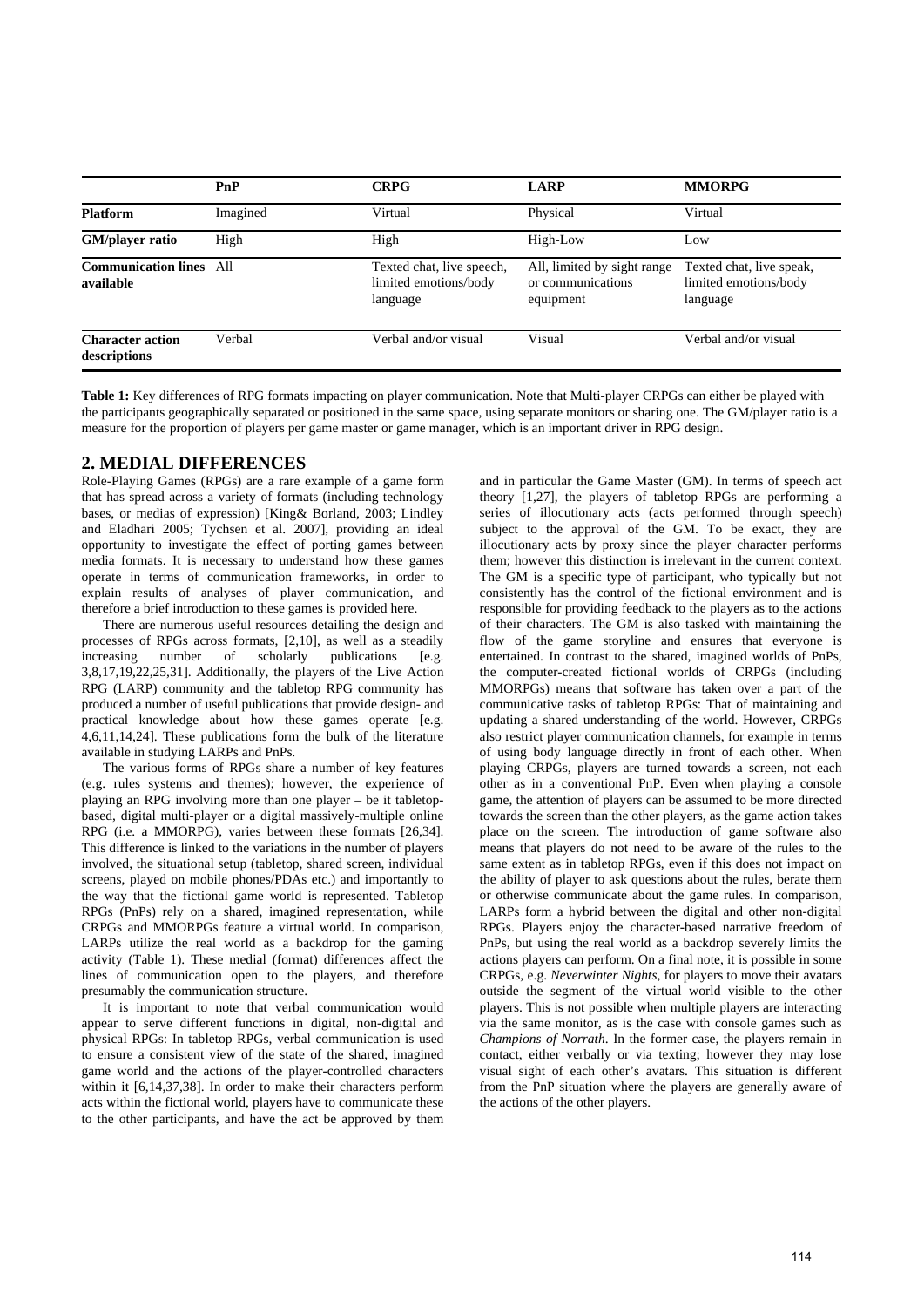# **3. APPROACH AND METHOD**

**3.1 Game criteria:** The ideal basis for a comparative analysis of the communicative patterns in CRPGs and tabletop RPGs would be to sample transcripts of the communication taking place in a wide span of games, because RPGs vary substantially between formats (e.g. digital and non-digital) and internally within formats, e.g. in the case of tabletop games improvisational theatre at one end and simulation play at the other. It was therefore chosen to aim for three games that were as alike as possible in terms of rules system, basic story and linearity of plot, and ease of play. This approach ensures a modus of context control, notably with respect to the influences of the game storylines on player communication: It could be expected that players engaged in an investigative storyline would communicate differently than players engaged in an action-oriented storyline. Therefore, games with similar themes, approach to gameplay etc. were selected.

*What a Lovely War!:* The tabletop RPG (PnP) module selected was *What a Lovely War!* Produced by a group of 15 multiple-convention award winning and highly experienced scenario writers and GMs. The game module utilizes the relatively simple rules set from the *Traveller Light* D20 system, which is focused on the interaction between the player characters and the environment, e.g. rules for combat and skill use. The rules system is comparable to that used in the two CRPGs.

*Champions of Norrath* & *Neverwinter Nights*: The CRPGs chosen for this study were the opening chapters of the PS2 version of *Champions of Norrath* (*Sony Online Entertainment*, 2004), and a custom-made module for multi-player *Neverwinter Nights* (*Bioware*, 2003). Both games (Figure 1) are sword & sorcery type fantasy online-capable CRPGs. *Champions of Norrath* is set in the same universe as the MMORPG *EverQuest,* and utilizes the development company *Snowblind*'s engine from *Baldur's Gate: Dark Alliance*. *Neverwinter Nights* is set in the popular Forgotten Realms setting used for numerous tabletop- and digital RPGs and uses Bioware's AURORA engine. The games feature elements common to the CRPG form, e.g. action-driven gameplay, a linear storyline, and a generally collaborative environment. However, *Champions of Norrath* was played on a single monitor, which means that all players share the same set of game visuals, whereas *Neverwinter Nights* provide each player with their own monitor and perspective on in-game events.

**Participant Recruitment:** The players for both the game sessions were recruited at the IT University of Copenhagen in 2004-2005, the Macquarie University (Sydney) in 2005, as well as among the Danish and Australian gaming communities. There does not appear to be any significant differences between the Danish and Australian datasets. The age of the players varied between 18-54 years (only one was below 20). For the CRPG players most were students of the university, with a substantial amount of games experience. For the PnP players, experience varied. Both sexes were represented, with about 2/3 male and 1/3 female. 25 PnP players plus five Game Masters, and 22 CRPG players participated. Participant experience with the three game formats varied (tested using a short survey), and did not show correlation with e.g. utterance frequency. In a few of the groups players had previously played together, however not with the entire group. There was no apparent correlation between this factor and results.

**Figure 1:** Screenshots from *Champions of Norrath* (top, © Sony Online Entertainment) and *Neverwinter Nights* (bottom, © Bioware).



**3.2 Experiment procedure:** PnP sessions: Participants for the game sessions were recruited at the Macquarie University (Sydney) in 2005 and the IT University of Copenhagen in 2004- 2005, as well as among the Danish and Australian gaming communities. Player age varied between 18-54; with only one being below 20. Player experience varied. About 2/3 of the participants were male, 1/3 female. 25 tabletop RPG players participated plus 5 Game Masters, 22 players participated in the *Champions of Norrath* sessions, and 29 in the *Neverwinter Nights* sessions. No cultural bias appears to exist in the dataset between the Danish and Australian data: The data from the Danish and Australian sessions did not display any significant difference when correlating with language, e.g. in terms of communication intensity.

**Tabletop RPG sessions:** Five tabletop RPG sessions were run with the chosen game module, with 4-5 players in each group (Figure 2). The groups featured players with a variety of experience levels; however all had previous played tabletop RPGs at least once. The game sessions were managed by experienced Game Masters (GMs) (one per group), who utilized the module as a blueprint to run the game from, and selected a relatively linear style of narrative development.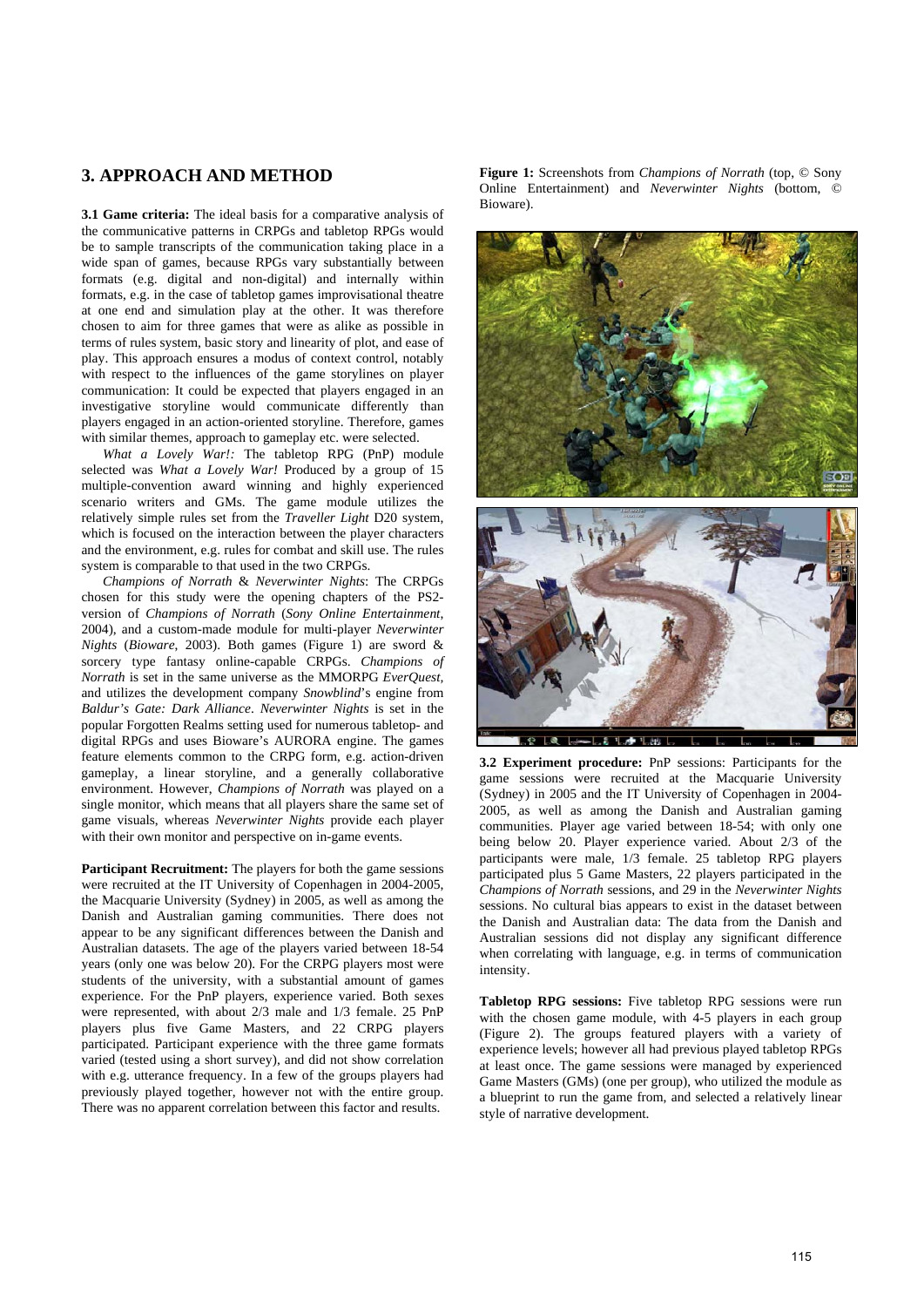GMs had the freedom to alter the game narrative; however, they were tasked with attempting to maintain the general storyline of the scenario to ensure continuity across sessions and some similarity with the strictly linear storylines of *Champions of Norrath* and the *Neverwinter Nights* module.

Although substantial variation was observed in how the players progressed through the scenario, the GMs performed exemplarily in keeping the player groups within the overall pattern of the module storyline, without forcefully limiting player freedom. GMs vary in their style of managing the emergent storyline, and would be expected to promote or prevent specific types of communication – e.g. avid description of the fictional environment vs. letting the players ask questions about it. Data from multiple groups were included to accommodate for this variation. Furthermore, the five groups included here were selected from 10 sessions, based on the similarity of the GM style, adherence to the storyline etc. A researcher was on call during the sessions, placed in a neighboring room in case there were any questions. These were however rare. The game sessions were videotaped using two cameras, with video feeds mixed in realtime. Participants were interviewed before and after each game session in order to detect any problems relating to the game sessions that could bias the player communication and thus results. Sound was recorded using wireless tabletop microphones. The tapes were copied to digital format and transcribed.

**CRPG sessions:** Five *Champions of Norrath* and six *Neverwinter Nights* sessions were run for the study. The *Champions of Norrath* groups featured 2-4 players in each group (only one case with two players, CRPG<sub>1</sub>), the *Neverwinter Nights* sessions 4-5 (Figure 2). There was no apparent pattern of difference caused by the variation in group size, except for  $CRPG<sub>1</sub>$  which does feature a lower average count of words/utterances per minute.

*Champions of Norrath* was played using a *Playstation 2* and a 50" plasma screen, whereas *Neverwinter Nights* was played using individual 19" displays. The groups were introduced to the game and controls in general terms, and played *Champions of Norrath* for 45 minutes each, from the beginning of the game. The *Neverwinter Nights* groups played a custom module designed using the AURORA toolkit, taking app. two hours to complete.

An observer was present at all times, either in the game room or in a neighboring room, but did not interfere with the players beyond answering questions about controls and similar subjects. Questions were rare as almost all players, experienced well as inexperienced, preferred to solve any problems with the game controls themselves or with the help of the other players.

**3.3 Transcription:** For each of the three game setups, three scenes were selected based on narrative content and temporal distribution in the individual game modules, and the verbal communication and some body language transcribed in full, including body movement and sound effect mimicking. The three scenes were chosen from the beginning, middle and end of each game session, and featured similar narrative content (Table 2). By transcribing and analyzing sections of the communication at three different intervals of the game sessions, changes in the communicative patterns as a feature of playing time could be located. The completion time for each scene or segment varied between the groups and the three game formats, from a few minutes in *Champions of Norrath* and *Neverwinter Nights* to over an hour in the tabletop RPG setup. Selected segments were

transcribed by two people independently to confirm intertranscriber reliability.



**Figure 2:** Photos of the three game setups utilized in the study. Top: *Neverwinter Nights* (game visuals inserted lower left); Middle: *Champions of Norrath* (game visuals inserted top right); Bottom: Tabletop RPG (PnP).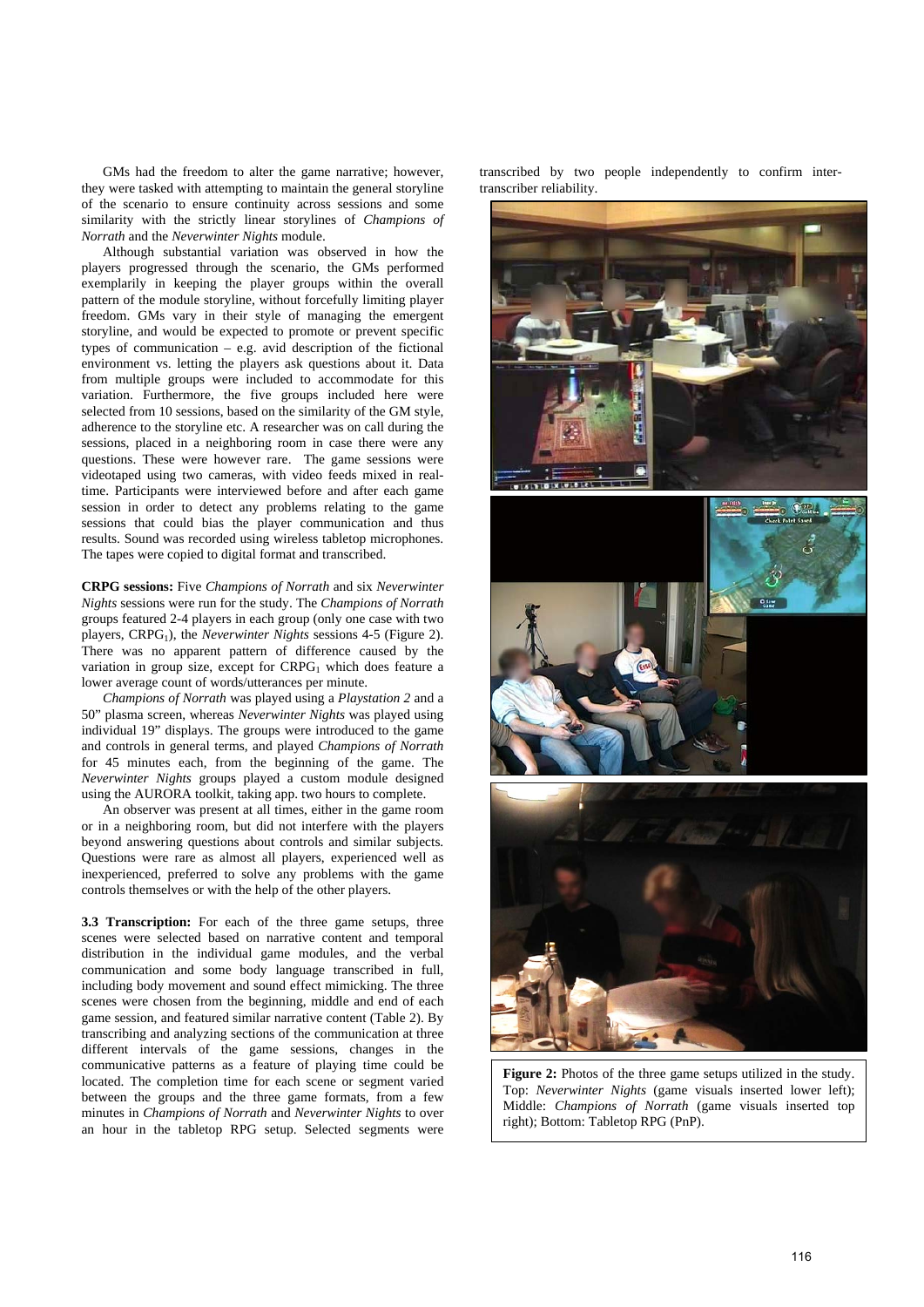|                  | <b>Scene type</b>                           | What a Lovely War!                                                               | <b>Champions of Norrath</b>                          | <b>Neverwinter Nights</b>                                                                 |
|------------------|---------------------------------------------|----------------------------------------------------------------------------------|------------------------------------------------------|-------------------------------------------------------------------------------------------|
| <b>Section 1</b> | Non-stressful planning and<br>prioritizing  | Selecting and donning<br>equipment (shopping)                                    | First extended shopping sceneModule start, early NPC | encounters                                                                                |
| <b>Section 2</b> | Non-threatening combat<br>scene             | Initial fight against aliens                                                     | Initial confrontation against<br>goblin invaders     | Easy fights and NPC<br>interaction                                                        |
| <b>Section 3</b> | Possibly dangerous (lethal)<br>combat scene | Raid on an alien military<br>base, fighting tougher aliens overlord and his pets |                                                      | First boss fight against goblin Final boss fight against major<br>demon, story resolution |

**Table 2:** Sections of the tabletop RPG and two CRPGs that were transcribed (modified from [Tychsen & Smith, in press.]).

|            |                        | In characters          |     |            |                       | In words              |     |            |  |
|------------|------------------------|------------------------|-----|------------|-----------------------|-----------------------|-----|------------|--|
|            | Avg. length/<br>chars. | Avg. chars./<br>minute | Min | <b>Max</b> | Avg. length/<br>words | Avg. words/<br>minute | Min | <b>Max</b> |  |
| PnP        | 50.47                  | 894.44                 |     | 940        | 10.16                 | 175.99                |     | 174        |  |
| CoN        | 82.75                  | 1314.35                |     | 499        | 9.80                  | 164.79                | 2   | 54         |  |
| <b>NWN</b> | 37.25                  | 546.13                 |     | 877        | 7.16                  | 105.1                 |     | 112        |  |

**Table 3:** General utterance statistics for the game sessions. PnP = tabletop RPG sessions; CoN = *Champions of Norrath* sessions; NWN = *Neverwinter Nights* sessions.

Approximately 45-60 minutes of verbal conversation was transcribed for each of the tabletop RPG, *Champions of Norrath* and *Neverwinter Nights* sessions. Each transcribed segment was initiated at the start of the relevant scene, running for approximately 20 minutes. For the CRPG sessions, the full length of the specific scenes was transcribed as these were usually shorter than 20 minutes (13 minutes average). Rather than use manual coding of the material, data were extracted from the full volume of the transcribed material using a custom Active Perl-script. This extracted character- and word-length frequencies for each session and each player, as well as listed words used and frequency. The raw output files were further processed in *MS Excel*.

## **4. ANALYSIS AND RESULTS**

The basic unit of analysis was an utterance, defined as consisting of: 1) A subject who performs the communication 2) The content of the communication and 3) An object or objects to whom the communication is addressed [9]. A series of descriptive statistical indicators were calculated for the 16 game sessions in order to gain a structural overview of communication intensity and –rates (Table 3, Figure 1). Despite variations in group size, there was no statistical correlation between this variation and e.g. the length and frequency of utterances. The participants in the *Champions of Norrath* sessions averaged 82.75 characters per utterance, and 1314.35 characters per minute; with the PnP sessions averaging 50.47 characters per utterance and only 894.44 character per minute. At 37.25 characters per utterance and just 546.12 characters per minute, the *Neverwinter Nights* players used the shortest overall utterance lengths and had the lowest average communication density. The pattern for the lengths of utterances in words is slightly different. The *Neverwinter Nights* sessions average 7.16 words per utterance (Figure 1), the *Champions of Norrath* sessions 9.80 and the tabletop RPG (PnP) sessions 10.16. As indicated by these frequencies, the average sentences spoken by the *Champions of Norrath* players, who shared the same visual

display, was 64% longer than for the PnP sessions in terms of characters, but only 3.7% in terms of words. This means that the players of *Champions of Norrath* used longer words than in the other game formats. As would be expected, words such as "you", "a", "of", "on", "are", "and" and "is" are the most common words used, with: "give", "going", "what" and "we" being examples of other common terms employed. The maximal transcribed sentence lengths were highest for the tabletop RPG game sessions, in terms of numbers of character and words. Standard deviations of the utterance lengths are also highest for this format. The variation in the sum of spoken words per minute (WPM), as a function of the specific scene (segment) of transcription, varies between 81.19 to 339.0 in the *Champions of Norrath* context; between 46-139.7 in the *Neverwinter Nights* context, but only between 151.13 and 225.05 in the tabletop RPG (PnP) games. There is in other words almost twice as much variation in the overall communication intensity in the digital RPG situation as in the tabletop RPG situation. Furthermore, while the pattern for the PnP sessions is one of minor variations between the different player groups, and a constant flow of communication with no apparent relationship to the narrative content of the active scene, the average WPM for both the CRPG situations varies substantially across the three scenes:

#### *Champions of Norrath*: 220.39 for Scene 1; 158.67 for Scene 2 and 115.31 for Scene 3.

*Neverwinter Nights*: 122.6 for Scene 1; 112.54 for Scene 2 and 80.14 for Scene 3.

While the pattern of variance in the WPM counts as a function of the active scene is not identical across all 11 CRPG groups (Figures 2, 3), there is a clear tendency for the players to speak the most during the initial shopping/NPC encounter scene (Scene 1) (Table 3, above), and least during the lethal combat scenes at the end of the gaming sessions (Scene 3).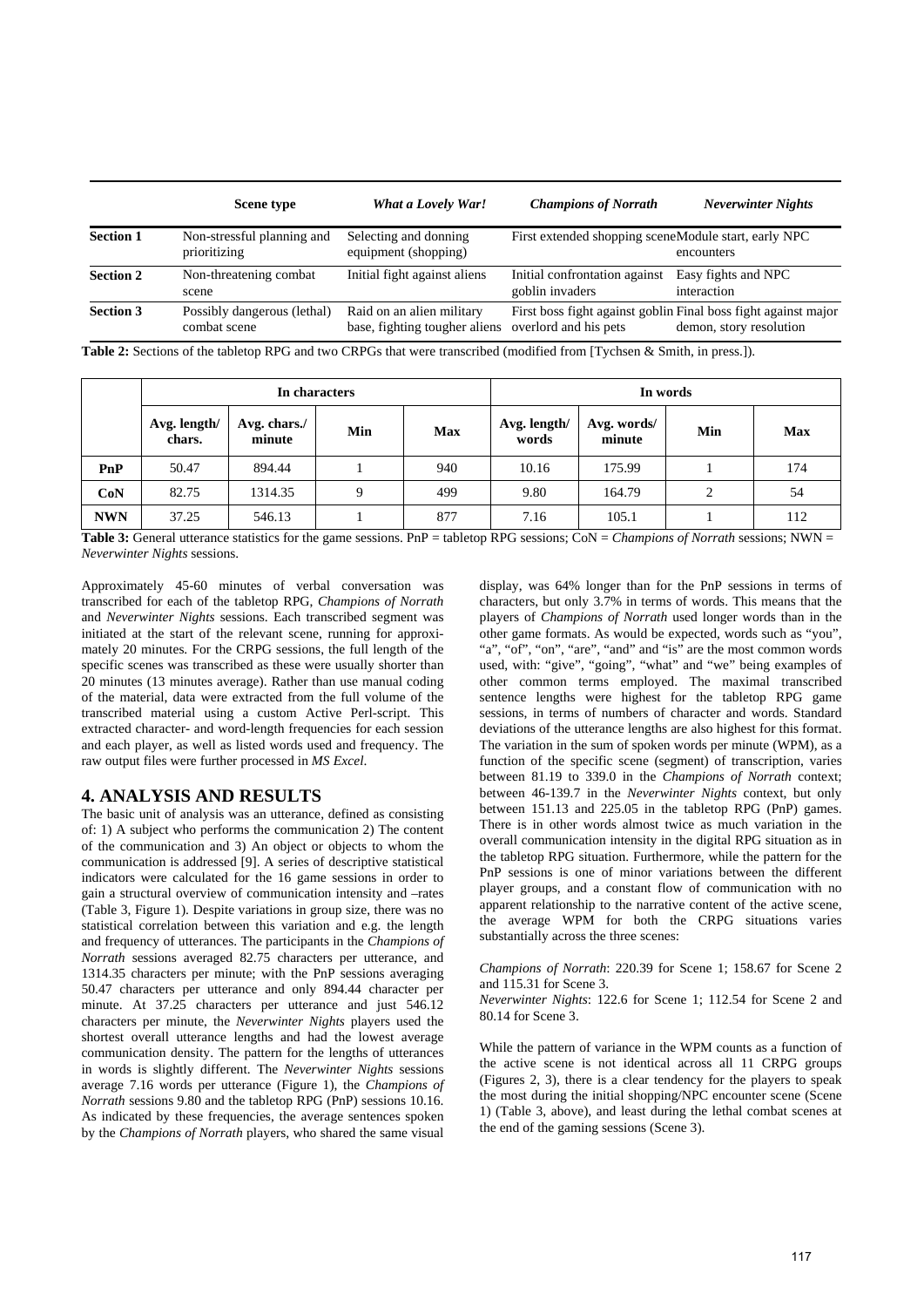

**Figure 1:** Average length in words of utterances in the PnP (tabletop) and CRPG sessions. CRPG  $(1-5)$ : *Champions of Norrath*; CRPG (6-11): *Neverwinter Nights*.



**Figure 2:** Words per minute in *Champions of Norrath* sessions by game content (scene). Note:  $CRPG<sub>1</sub>$  only had two players. [source: Tychsen & Smith, in press].



**Figure 3:** Words per minute in the *Neverwinter Nights* sessions by game content (scene)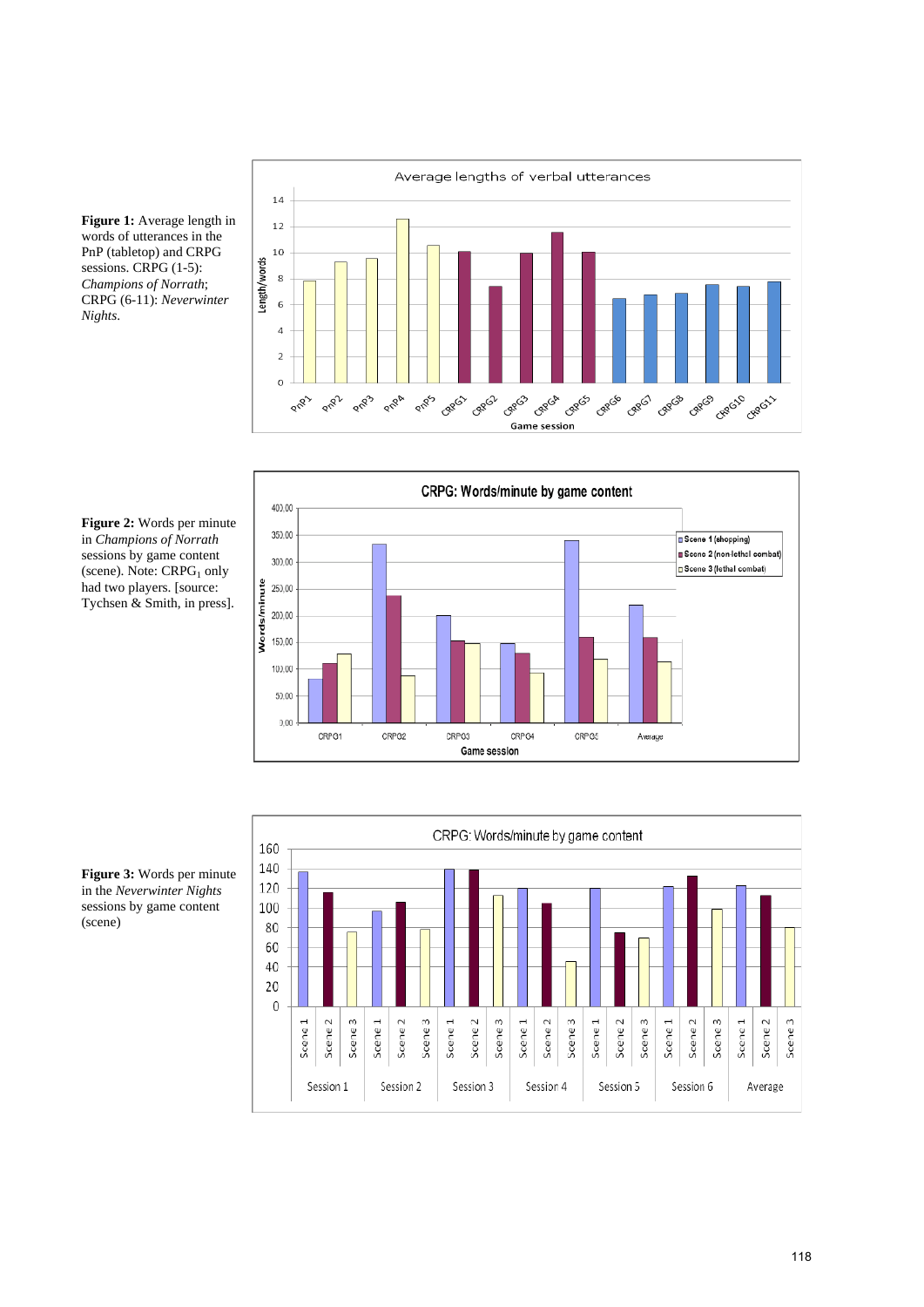This pattern does not emerge in the tabletop RPG data, which is perhaps not surprising: As all events take place through speech in this game, there is no immediately obvious reason for why a specific type of narrative content or dramatic situations should stand out in this regard. Irrespective of the content of a scene or segment of play, players still need to inform each other about the actions of their characters, roll dice to determine results, and so forth. However, in the CRPG context, the players are specifically unburdened cognitively and under no time-pressure during the shopping sequence whereas the lethal combat scenes require intense concentration to merely stay alive (with the possible exception of very skilled groups of players). While there is a tendency for Scene 2 to have lower WPM counts than Scene 1 in the CRPG sessions, this is not a pattern statistically consistent enough to be conclusive.

## **5. CONCLUSIONS AND DISCUSSION**

The analyses presented here provide empirical insights into the under-explored functions of verbal communication during game play, and emphasize the effect of the game format, or media of expression, on the communication intensity of the participating players in multi-player RPGs.

The first conclusion that can be drawn from the results is that for all three game forms, the average communication intensity (words per minute) (Table 3), is somewhat lower than the rates for normal conversation, which operates at 190-230 word per minute [30]. This result can be interpreted in the light that the cognitive challenge of playing a multi-player game lowers the ability of players to "speak freely" as they normally would, or that the demands on relaying game-related information means that social conversation is de-emphasized.

The communication intensity as well as the length of utterances varied substantially between the three game setups, potentially as a direct result of the absence/presence of computer monitors, and the configuration of either a single shared or individual displays. The influence of other variables, e.g. human factors, cannot be entirely ruled out; however, the experiments were in all three cases run in laboratory settings with a variety of players and with three games that featured e.g. similar rules systems.

The *Neverwinter Nights* game sessions consistently emerge as those with the lowest speech intensities, with 75% fewer words per minute than tabletop RPG sessions, and more than 50% less than in the *Champions of Norrath* sessions. Similarly, the utterance lengths were shorter at 37.25 characters per verbal utterance in *Neverwinter Nights*, versus 50.47 in the tabletop RPG and 82.75 in the *Champions of Norrath* sessions. Taken together, these numbers strongly suggest that multi-player gaming where each player has their own monitor promotes low rate of communication between players. During the game sessions, it was commonly remarked upon by the participants that one tended to become focused on the monitor, rather than on the other players, even if they were fully visible over the top of the monitors. In the *Champions of Norrath* sessions, where players shared a single monitor, speech intensity was almost as high as for the PnP sessions, and curiously the length of the utterances spoken by the players participating in these sessions were longer than for the tabletop RPG situation. These results indicate that multi-player

games focusing on tactical and strategic play (e.g. *CounterStrike, Battlefield*), which does not require intensive player communication, can be played on individual monitors. In comparison, games that require high degrees of verbal interaction, e.g. PlayStation "party-games", are better of being designed to fit the shared-monitor format. Conversely, if developing a game requiring high degrees of verbal communication and coordination between players, designers should be watchful of the tendency of players to become focused on their own monitors and the actions portrayed there, and implement strategies to overcome this problem.

It should also be noted that in all three game formats, the players were generally engaged in a conversation with all group members. Utterances were generally directed at the entire group reflecting that the multi-player games in question produced collaborate interaction in which players were able to, within short time spans, work together to achieve their goals [35].

Furthermore, speech intensity has been shown to vary as a function of the contents or events of the specific game scenes for the CRPG players. This pattern is evident in both CRPG formats, which lends credit to the result as the situational setups were different (shared vs. individual monitors). The CRPG players' verbal communication was most intense during peaceful and lowstress segments of gameplay, and least intense during high-stress, potentially lethal combat situations. This indicates that for these two game formats, low speech intensity does not need to indicate boredom, as players communicated verbally the least when trying to stay alive. The implication of this result is that communicative patterns are related to game content, and therefore that analysis of player communication has the potential to be used as symptoms of boredom or excitement. The results do not indicate, however, that the relationship between communication and player experience is simple. Presumably this relationship is determined by a range of game- and player-related variables.

This pattern of variation was not observed in the tabletop RPGs, where speech intensity was remarkably constant throughout the three analyzed segments of playtime and between the groups, indicating a stable rate of communication for groups of the size of 4-5 players. Future work on player communication could aim at linking communicative patterns to the player experience more directly, and thus assist in bridging the gap between the study of games and the study of player behavior.

#### **6. ACKNOWLEDGEMENTS**

The authors would like to thank Dr. Michael Hitchens, Department of Computing, Macquarie University, Sydney; and Dr. Susana Tosca, IT University, Copenhagen, for insightful discussions and feedback. Heartfelt thanks also to the players and GMs who participated in the game sessions, in Denmark and in Australia, and tirelessly answered every question thrown at them by the authors. The Macquarie ICT Innovations Centre, for providing facilities and equipment for the RPG experiments of Anders Tychsen.

#### **7. REFERENCES**

- [1] Austin, J. L. 1975. How to do things with words. Clarendon press.
- [2] Bartle R. 2003. Designing Virtual Worlds. New Riders.